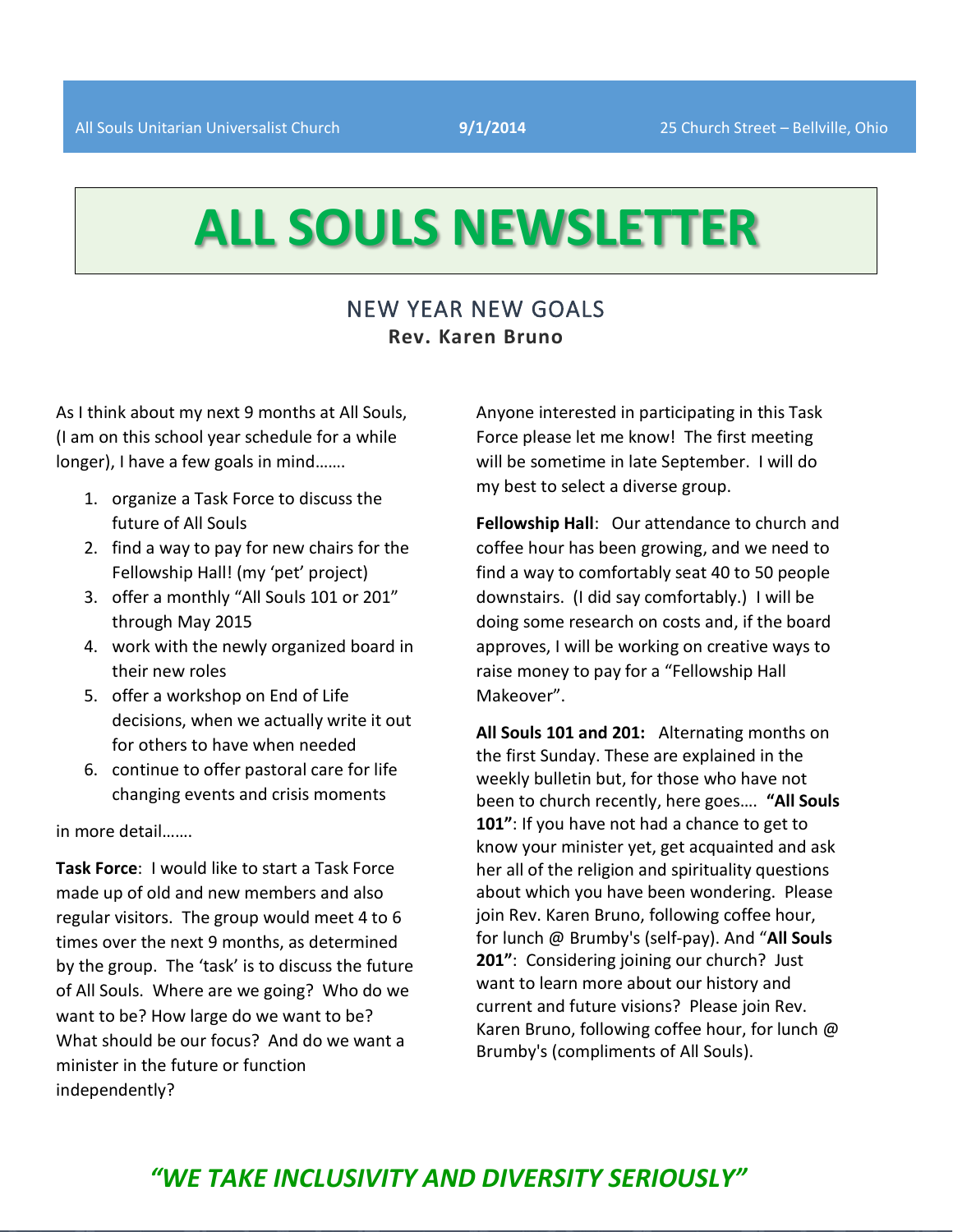**Working with the Board**: Well, actually, this is the easiest task around. Your Board is strong and motivated! They are embracing their new roles and getting busy working at their various duties. Please support them as they request assistance with special events!

**End of Life Decisions**: I will be putting together a presentation on end of life decisions and funeral planning. This will be something that is actual decision making and documenting, not just talking. Watch for this later this year.

**Pastoral Care**: Judy Shaffer and I are ready to serve and support. Please remember to let Judy know if you hear of someone who is struggling with illness or life changes (including yourself).

If you are concerned about a member in any way, please let her know. **Judy** will send cards to visitors, shut-ins and those experiencing illness or loss. Judy is looking for assistance in follow-up calls to visitors, visiting shut-ins, and just general check-ins with members and visitors on Sundays and occasional phone calls or visits.

#### **Some Topics/Reasons You Might Contact Me**:

Significant life changes: divorce, serious illness, hospitalization, surgery, a close friend or family member dies or is hospitalized, you are experiencing some kind of loss, stress or minor mental health concern or you are spiritually or emotionally searching and want a listening ear.

This is going to be a great year! Come join the movement: leaning forward!

## **MESSAGES FROM THE BOARD**

**…from Glenn Myers, President**

### **Growth is Good**

A church, or any other organization, must grow in order to maintain its current status. This is because of natural attrition, the need for adaptive changes to keep up with the times and complacency of its members. It's basically grow or die. Which is it for All Souls UU Church of Bellville?

Your Board of 12 members is committed to promoting the life of our church, but the answer to the above question ultimately depends on you, the members of the Congregation.

All Souls needs to grow beyond maintaining the status quo, our church must grow in numbers. It's true we have a wonderful group of members and friends, but our smallness limits the execution of some of our Seven Principles: Social Actions, Religious Education and Environmental Projects.

It is a given that we need to increase the income of All Souls, but there are other advantages in membership growth.

When a new member joins us, we gain a friend who brings his/her special interests, talents and knowledge to our mix. Therefore, our Unitarian Universalist covenant grows with the addition of each new soul.

So, let us shine our beacon for those who are outside our church doors but are aligned with the Seven Principles of the UU Church. We welcome them to join us.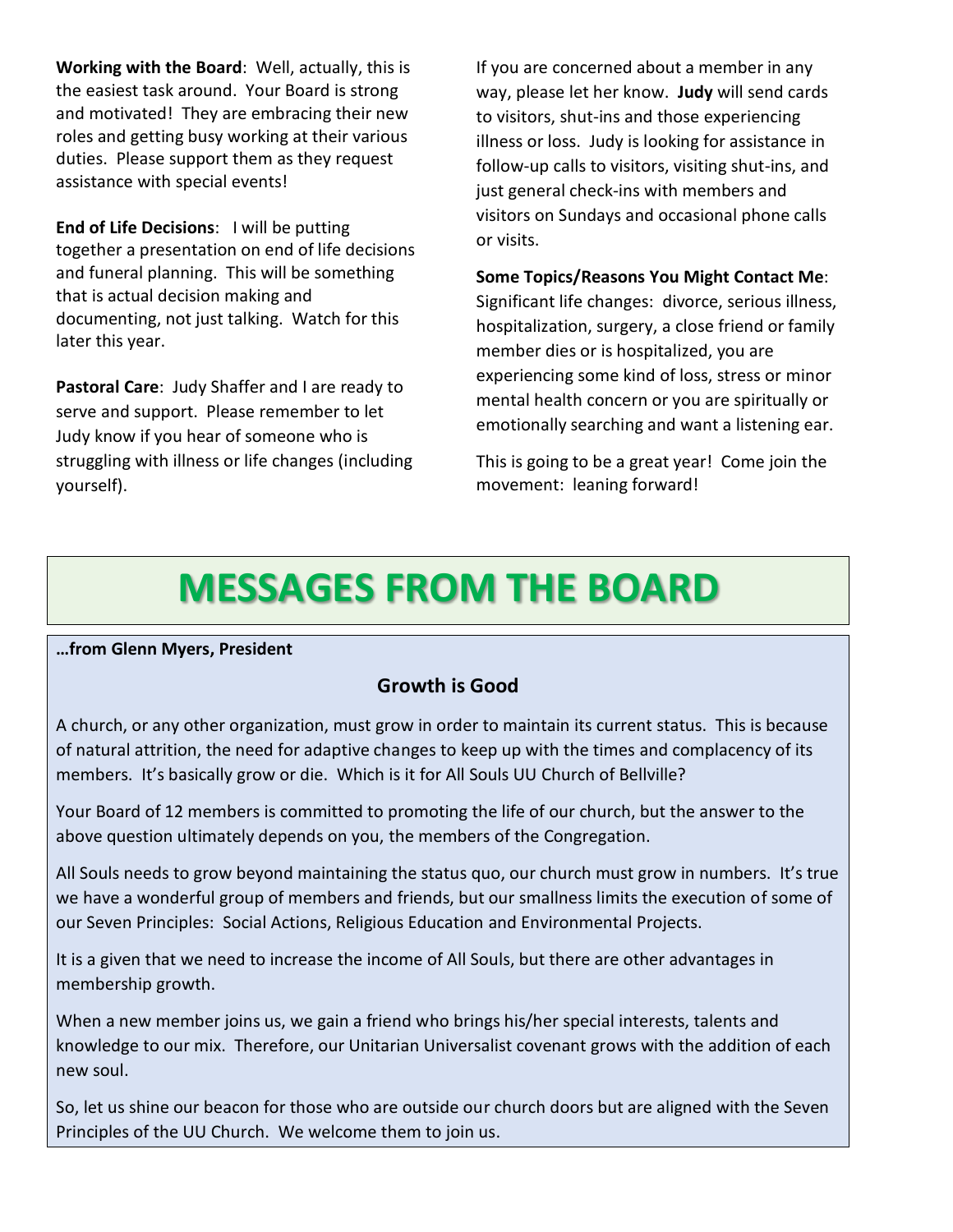#### **…from Renie Maginniss, Secretary**

As secretary of the Board of Trustees, I take notes and prepare minutes at the monthly Board Meetings. After they are approved, hard copies of these minutes will be placed in a notebook, with others from the current year, and will be available for viewing at the church. I will do my best to organize and summarize the business and reports from the officers and trustees of all the happenings at All Souls, and I thank you for entrusting me with this position.

#### **...from Joanne Gillum, Treasurer**

#### **JULY 2014 REPORT**

| Income                | \$4,320.01* | <b>Pledges Made</b>     | \$2,534.00  |
|-----------------------|-------------|-------------------------|-------------|
| <b>Expenses</b>       | 2,681.60    | <b>Pledges Received</b> | 2,771.00    |
| Difference \$1,638.41 |             | <b>Difference</b>       | $+5$ 237.00 |

The proceeds from the July rummage sale totaled \$900.50, which is reflected in the income figure above.

\* This amount will cover 11.7% of our expected expenses for the new fiscal year, which started July 1st.

#### **…from Mike Garber, Finance Trustee**

I am in need of two people to serve on the Financial Committee. We meet quarterly for review of financial reports and treasurer audits and to discuss fundraising and stewardship.

This committee is charged with maintaining and promoting the well-being of All Souls. Please talk to me if you are interested in filling this vacancy.

A major fund raising event is scheduled for November. Do you have any new ideas that might pump some additional interest into this? If so, let's talk.

#### **…from Bruce Kilgore, Fellowship Trustee**

Join us for the Blessing of the Animals at Meadow Rise Farm on Sunday, August 31. Please bring a covered dish, your own drinks and table service.

Don't forget to bring your Garden Goodies for the church's club table display at the Bellville Fair: fruits, flowers, vegetables, herbs, small potted plants, home canned goods and dried produce are needed. The table is to be in place by 6:00 pm on Wednesday, September 10.

September's pot luck is Sunday, September 28. Let's have a Taco Bar! I will have a sign-up sheet for ingredients. The church will furnish taco meat.

Thank you to all who have signed up for snacks and cleaning duties.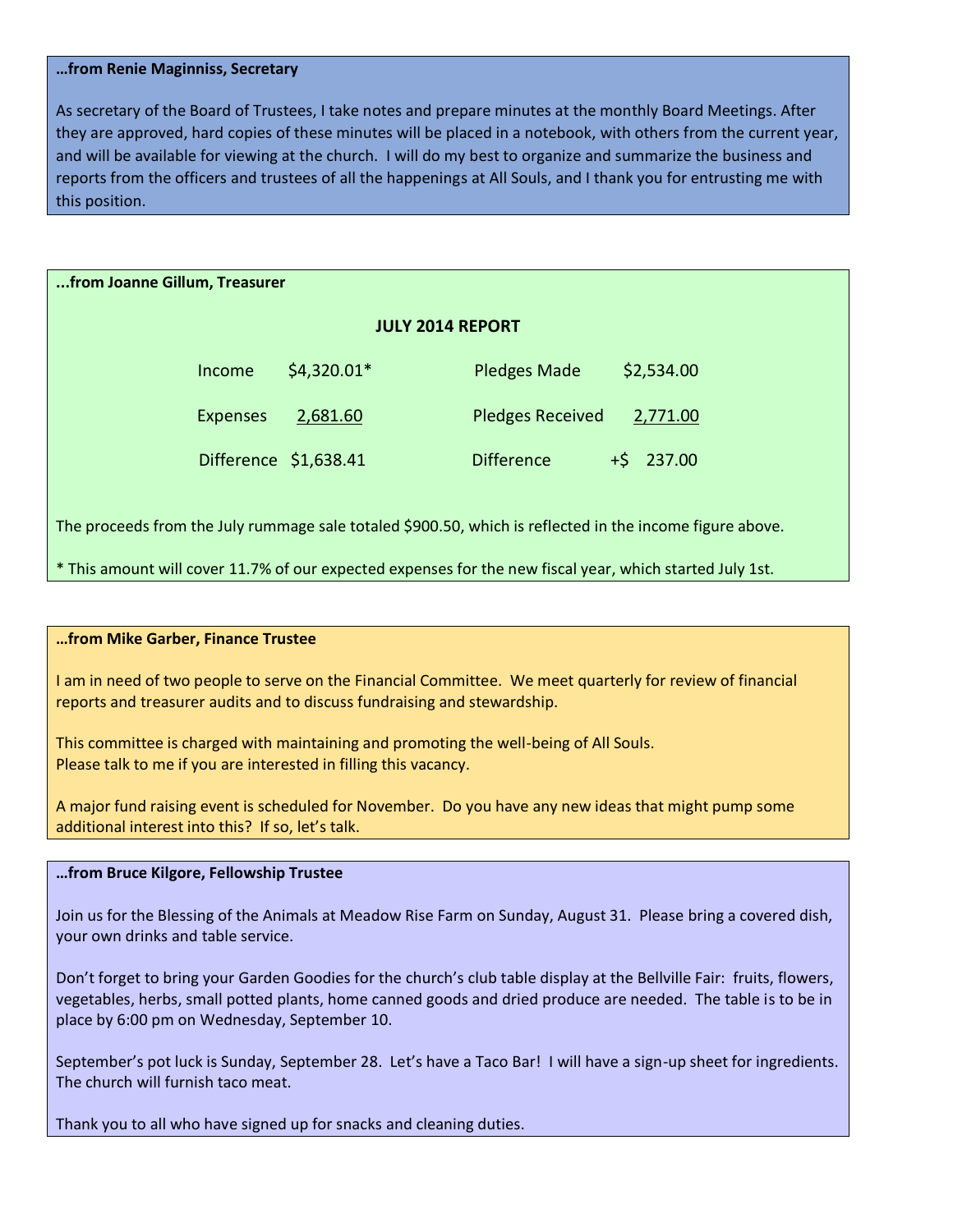#### **…from Reed Richmond, Social Action Trustee**

Join the Social Action/Social Justice Discussion Group at 7 p.m. on Tuesday, September 2. This will be the first of our monthly meetings (on first Tuesdays).

I will mention some plans I have, but the group needs your input on what you'd like to see the church do in Social Action. We will try to keep the meeting under one hour.

## **GODZILLA VISITS ALL SOULS**

Godzilla is coming to Bellville!

September 4 at 7:30 p.m., All Souls Unitarian Universalist Church in Bellville will show the original movie version of Godzilla.

We probably all remember Godzilla as one of our favorite B-movie monsters. Few people know that the original 1954 version, released in Japan, was actually a grave warning about the dangers of the nuclear arms race. The Americanized version (the one with Raymond Burr edited in as the visiting U.S. reporter) cut 38 minutes of social commentary from the original, which uses its oversized protagonist to deliver a starkly horrifying message.

The 2014 remake of Godzilla, soon to be out on DVD, may have entertainment value but does little to reinforce the powerful nuclear weapon warning of its original predecessor of 60 years earlier.

The movie is presented free at the All Souls Unitarian Universalist Church in Bellville, 25 Church Street (just one block from the St. Rt. 13 and St. Rt. 97 intersection in Bellville). Snacks and drinks provided. Donations are accepted.

#### **…from Chuck Rhodes, Building & Maintenance Trustee**

- Pine tree in back of church was removed because it was too big, too old and interfered with the electric lines.
- All Souls entered into an annual preventive maintenance agreement with Baumbarger Heating and Cooling Co. for our 2 furnaces and 2 air conditioners.
- The exterior frames of the stained glass windows are being prepared for painting. The painting may occur this month.
- Preparation of the site for the church sign is on hold. We were notified by the village that the current water line will be replaced with one of a larger diameter. The water line runs under the sidewalk in front of the church. We will receive new sidewalks, including the one recently installed by Eric Hansen.
- Please let me know if you have any concerns or recommendations that involve maintenance or safety, as both are closely related.
- Be safe and walk gently on this earth.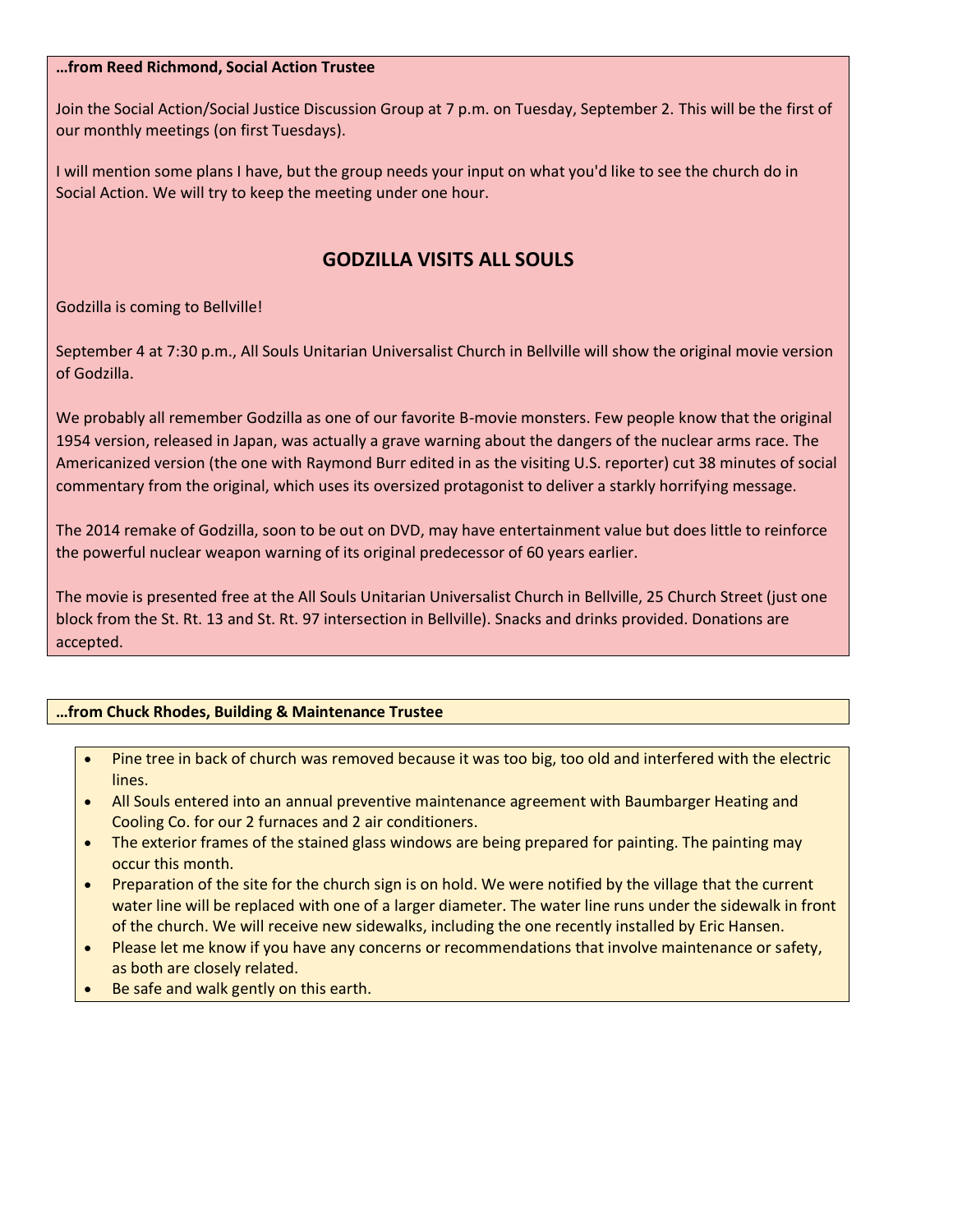**…from Judy Shaffer, Pastoral Care Trustee**

## **PASTORAL CARE DUTIES**

Teasha Sprague will be assisting me with the Pastoral Care Duties. If you cannot reach Judy, please contact Teasha at 440-622-1611.

#### **Please contact Judy Shaffer for the following areas of Pastoral Care:**

- coordination of welcome and follow up with visitors
- coordination of cards and visits to shut-ins
- gathering of concerns about members: health, family and individual issues
- organizing a list of members willing to do visits when needed
- coordination of general contact and check-ins with members and friends

#### **Please contact Rev. Karen Bruno for the following areas of Pastoral Care:**

- significant life changes: divorce, serious illness, hospitalization, surgery, a close friend or family member dies or is hospitalized
- you are experiencing some kind of loss, stress or minor mental health concern
- you are spiritually or emotionally searching and want a listening ear

#### **…from Liz Hansen, Religious Education Trustee**

#### **Religious Education Dates to Remember**

Sept. 3 – Oct. 8 (Wednesdays) 6:30 - 8:30 pm: "Speaking Peace: The Art & Science of Compassionate Nonviolent Communication (NVC)" with Lisa Kreischer. For more information see flier on bulletin board in the fellowship hall under the "Religious Education" section. Contact Liz Hansen 614-378-6476 or lizhugenb@hotmail.com for more info or to register.

Sept. 7 - 9 am: Adult Religious Education will begin a 5 session DVD/Discussion course on Islam. We still need a facilitator(s) for this class. Facilitator duties will be to start/stop the DVD and to ask some discussion questions.

Sept. 7 during service: Religious Education for 5-10 year olds. "The Butter Battle Book" by Dr. Seuss. Liz will be sending the lesson plans to the teachers via e-mail in the next few weeks. If you forgot when you signed up to teach, the schedule is posted on the large bulletin board in the fellowship hall under the "Religious Education" section.

Sept. 14 during service: Religious Education for 11-18 year olds. "Popcorn Theology" featuring a discussion of a clip from the movie "Jurassic Park".

Just a reminder, if you have any ideas for Adult Religious Education or would like to facilitate a class, please talk with Liz Hansen!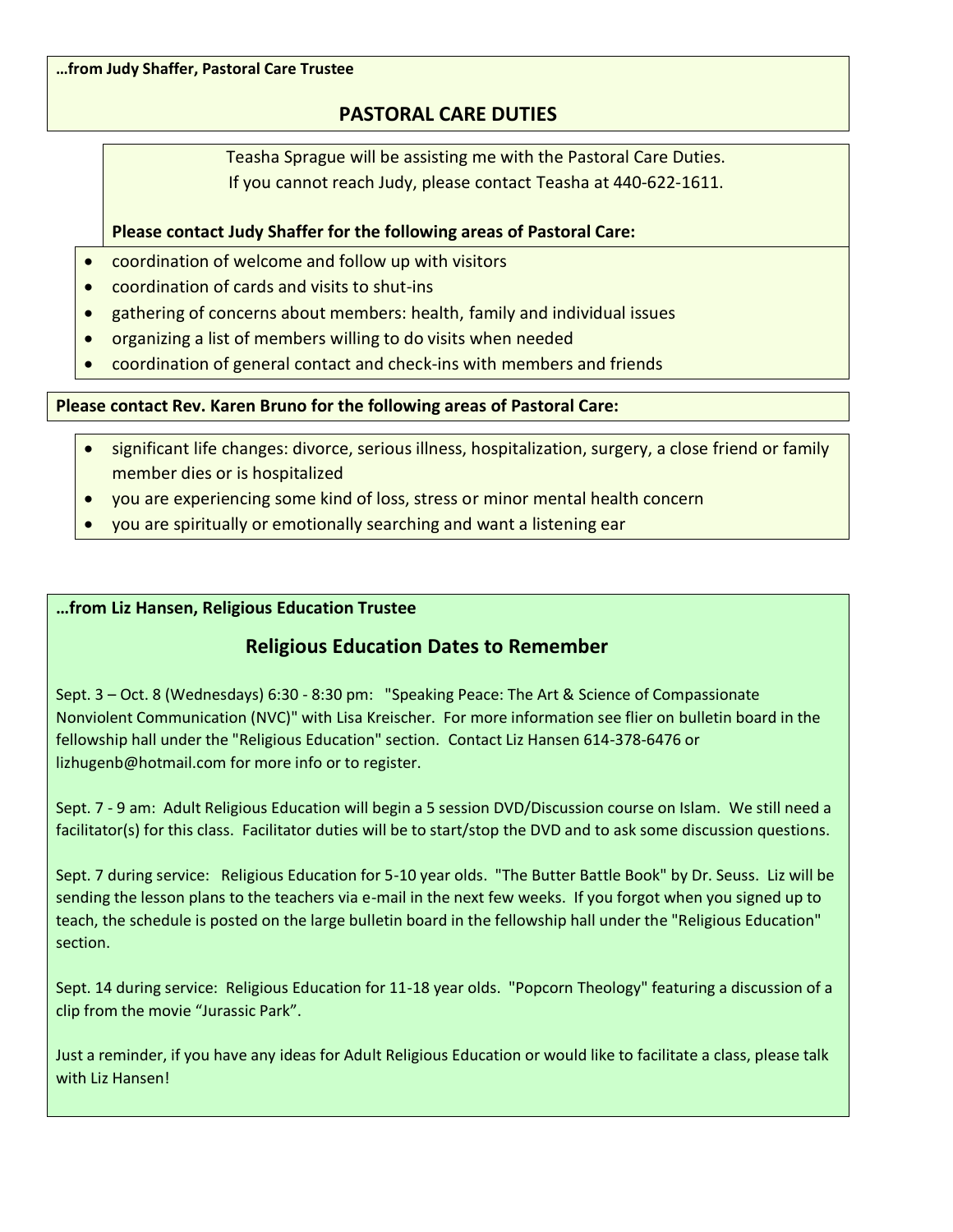#### **…from Brian Moore, Pulpit & Worship Trustee**

Greetings from the Pulpit Chair! At this time I would like to say we have our speaker and leader schedule complete up to January 4.

We have lots to look forward to in September.

Let's start with **August 31**: **Blessing of the Animals at Meadow Rise Farm**, always a great day of fellowship that we get to share with our loved ones who always have to stay at home (meaning our pets). Service at 10:30, with a potluck picnic, farm tour and nature walk. Our speaker will be Catherine Stoner, with Rev. Karen Bruno doing the Blessing of the Animals, and the Trio playing our music. But, the fun does not end there, because the next day Jacqueline & I (Brian), will be hosting our **Annual U.U. Labor Day Potluck Party. Monday, September 1 at 1:00 pm**. Please bring a covered dish and drinks to share. Rain or Shine.

Speaker: Rev. Karen Bruno

Leader: Sandy Macpherson Music: Ayesha Fry on the A.B. Felgemaker Organ

**September 8**: Living Lotus Zen Sangha 6:30 pm

#### **Sunday, September 14**

| Speaker: Dr. Walter Kania | Leader: Brian Moore | Music: Trio Alle Breve |
|---------------------------|---------------------|------------------------|
|---------------------------|---------------------|------------------------|

**September 18 – 21**: Jijuyu-ji Fall Sesshin open to Living Lotus Sangha - contact Jackie Moore for details

#### **Sunday, September 21**

Speaker: Teri Cornell

| Leader: Sandy Macpherson | Music: Ayesha Fry on the A.B. Felgemaker Organ |
|--------------------------|------------------------------------------------|
|                          |                                                |

Board Meeting @ 9:00 am Highway Cleanup after Coffee Hour

**September 22**: Living Lotus Zen Sangha @ 6:30 pm

**Tuesday September 23**: Autumn Equinox…..Good Bye Summer, Hello Autumn!

**Sunday, September 28**

Speaker: Julia Hemeyer Leader: Joan Richmond Music: Trio Alle Breve

All Souls U.U. Recycling Day Collection

Kenya Coin Collection Potluck Coffee Hour

**September 30**: Living Lotus Zen Sangha FYI

Ben Connelly from the Minnesota Zen Meditation Center will be giving a talk at the Cleveland Buddhist Temple at 7:00 pm about his newly published book, "Inside the Grass Hut". This event is co-sponsored by Jijuyu-ji, the temple, and Shadybrook. The public is welcome to attend.

**Namaste**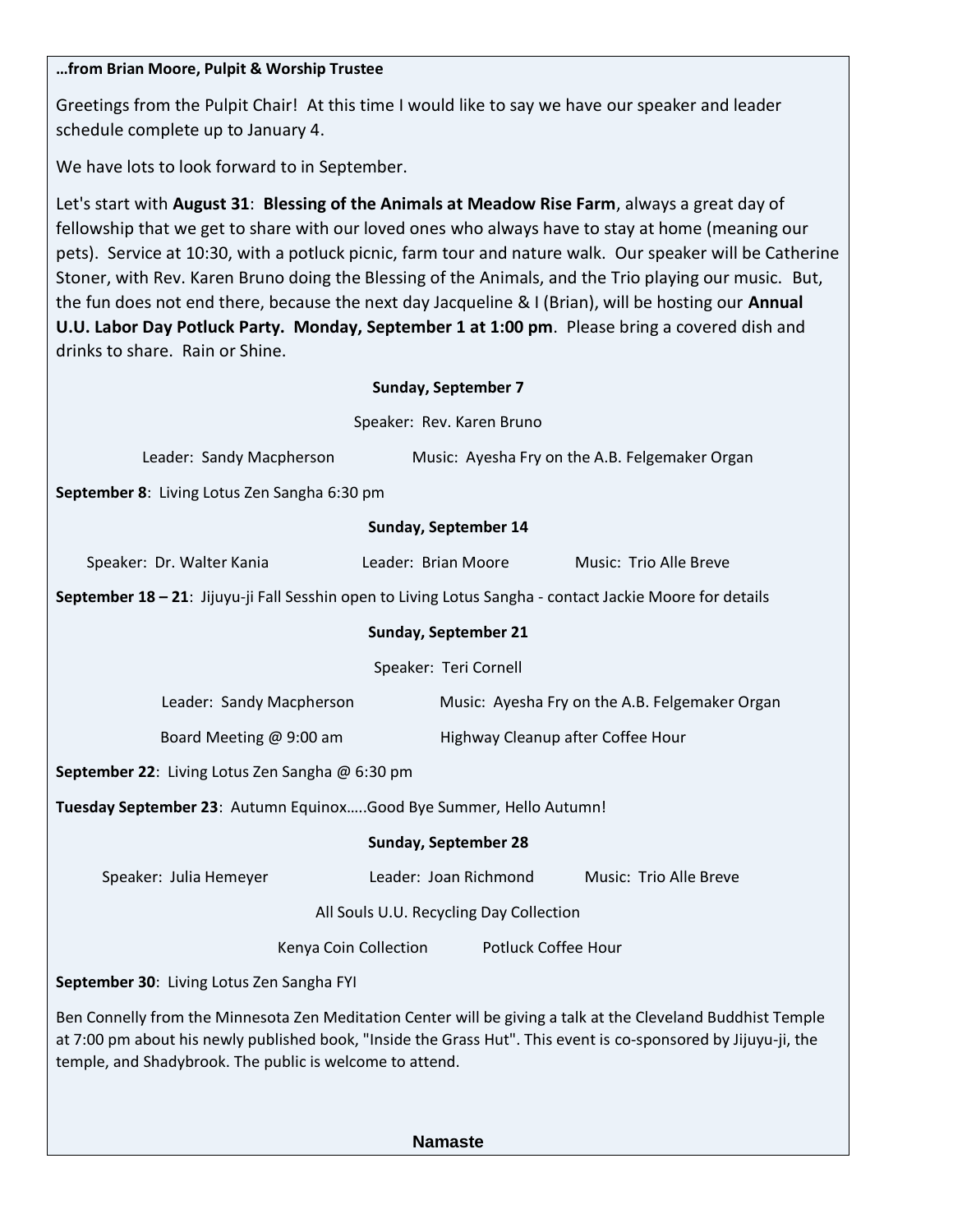

## **OUR ANNUAL U.U. LABOR DAY POTLUCK PARTY**

 **Monday, September 1 @ 1:00 pm – Rain or Shine at the Home of Jacqueline & Brian Moore 3072 St. Rt. 430 – Mansfield, OH PLEASE BRING A COVERED DISH & BYOB**

## **All Souls U.U. Recycling Collection Day**

**Sunday, September 28**

**Please bring your recyclables to the church parking lot.** 

**The truck will be there for collection before and after the service.** 

**Listed below are the main items Milliron accepts. Please keep them sorted by categories.**

**Aluminum Cans**: Please rinse thoroughly

**Steel Cans**: Please rinse thoroughly and remove labels

**Ferrous & Non-Ferrous Materials**: Aluminum, Steel, Brass, Copper, Silver, Nickel, Platinum, Pewter, Bronze Zinc, Die Cast, etc.

**Plastic**: Please rinse thoroughly and throw away lids. Only plastic bottles and jugs with the recycle emblem stamped on the bottom. #1 PETE – such a pop bottles and #2 HDPE such a laundry products, milk, juice and water jugs.

**Newspaper**: No books, magazines, phone books or mail

**Corrugated Cardboard**: No boxboard or chipboard

**Office Mix**: Please shred if able to do so

**Automobile/Forktruck Batteries**

#### **PLEASE NO GLASS & PLEASE SEPARATE ALL CATEGORIES**

You are welcome to bring recyclables to the Moore's barn prior to the collection date. Contact: Jackie or Brian Moore at 419-589-7707. All of the proceeds go to All Souls Unitarian Universalist Church.

#### **THANK YOU!**